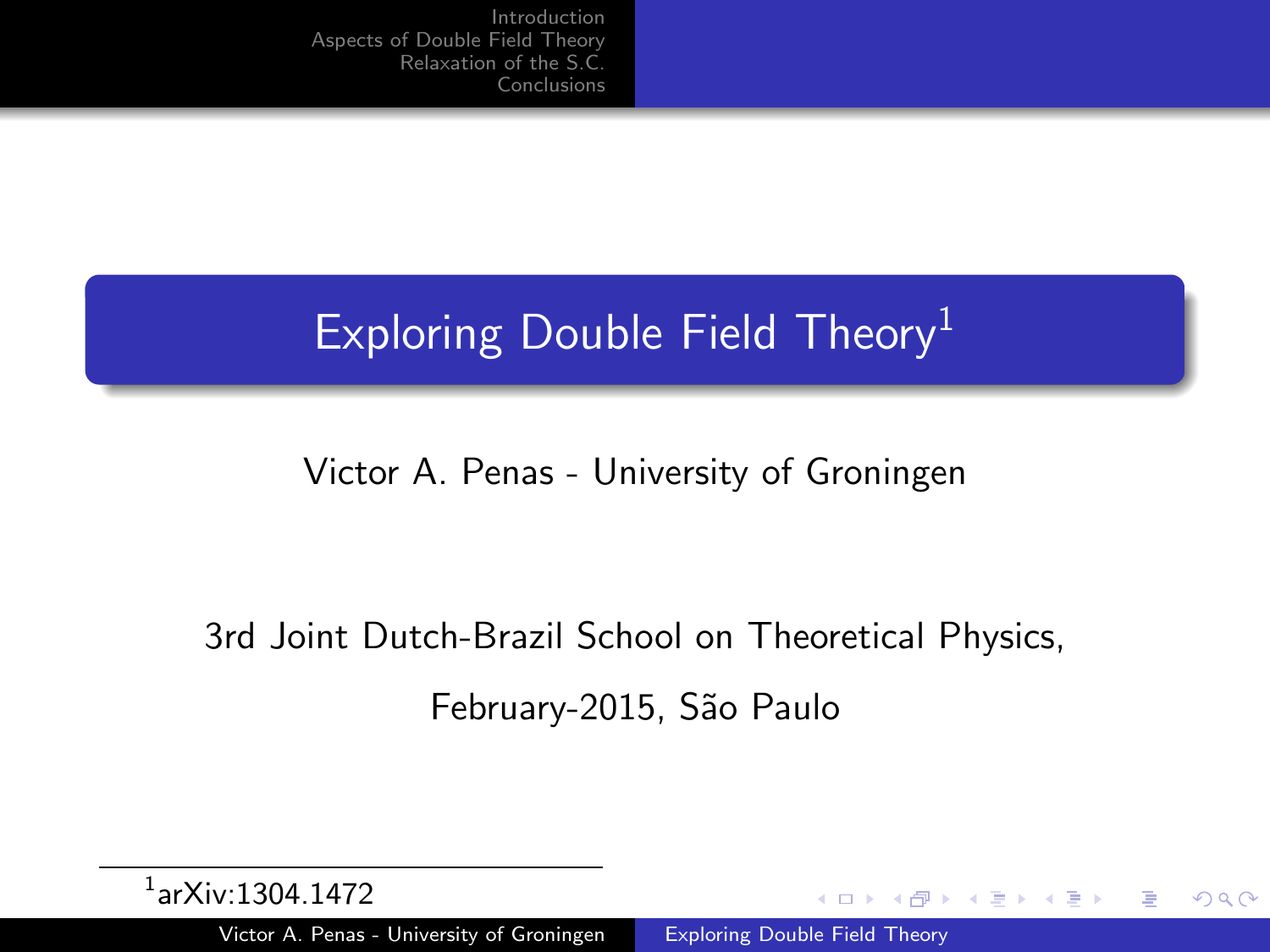### Introduction

The 5 superstring theories are all related by dualities. In particular:

T-duality



Victor A. Penas - University of Groningen [Exploring Double Field Theory](#page-0-0)

<span id="page-1-0"></span>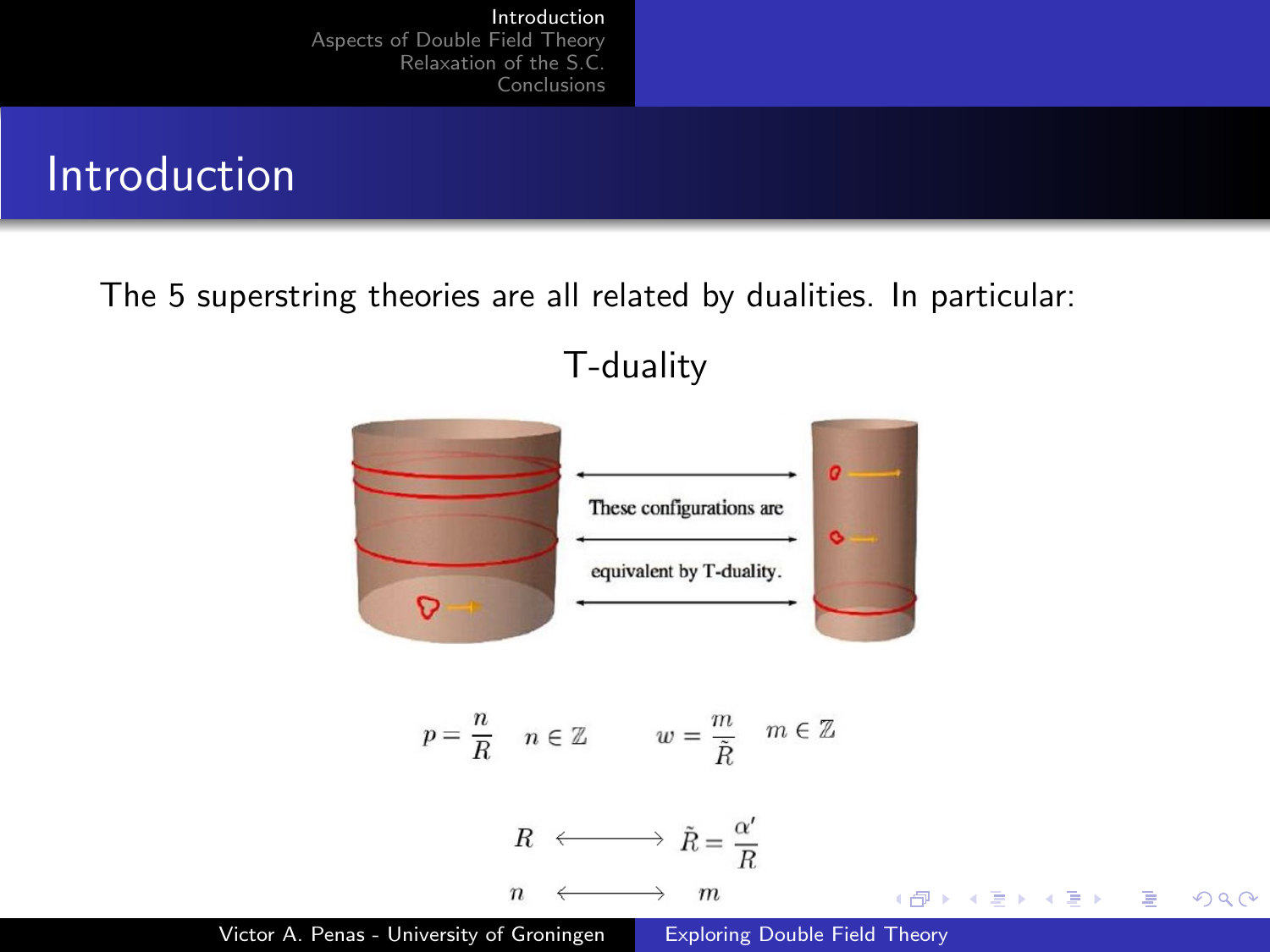#### Introduction

What is DFT?: DFT is a field theory proposal for incorporating the T-duality of string theory  $(O(D, D))$  as a manifest symmetry of a space-time action ( Duff(1990), Tseytlin(1991), Siegel (1993), C.Hull, B. Zwiebach and O. Hohm (2009))

$$
p_{\mu} \leftrightarrow x^{\mu}, \quad \omega^{\mu} \leftrightarrow \tilde{x}_{\mu} \quad \rightarrow S = \int dx d\tilde{x} \mathcal{L}(x, \tilde{x})
$$

 $\Omega$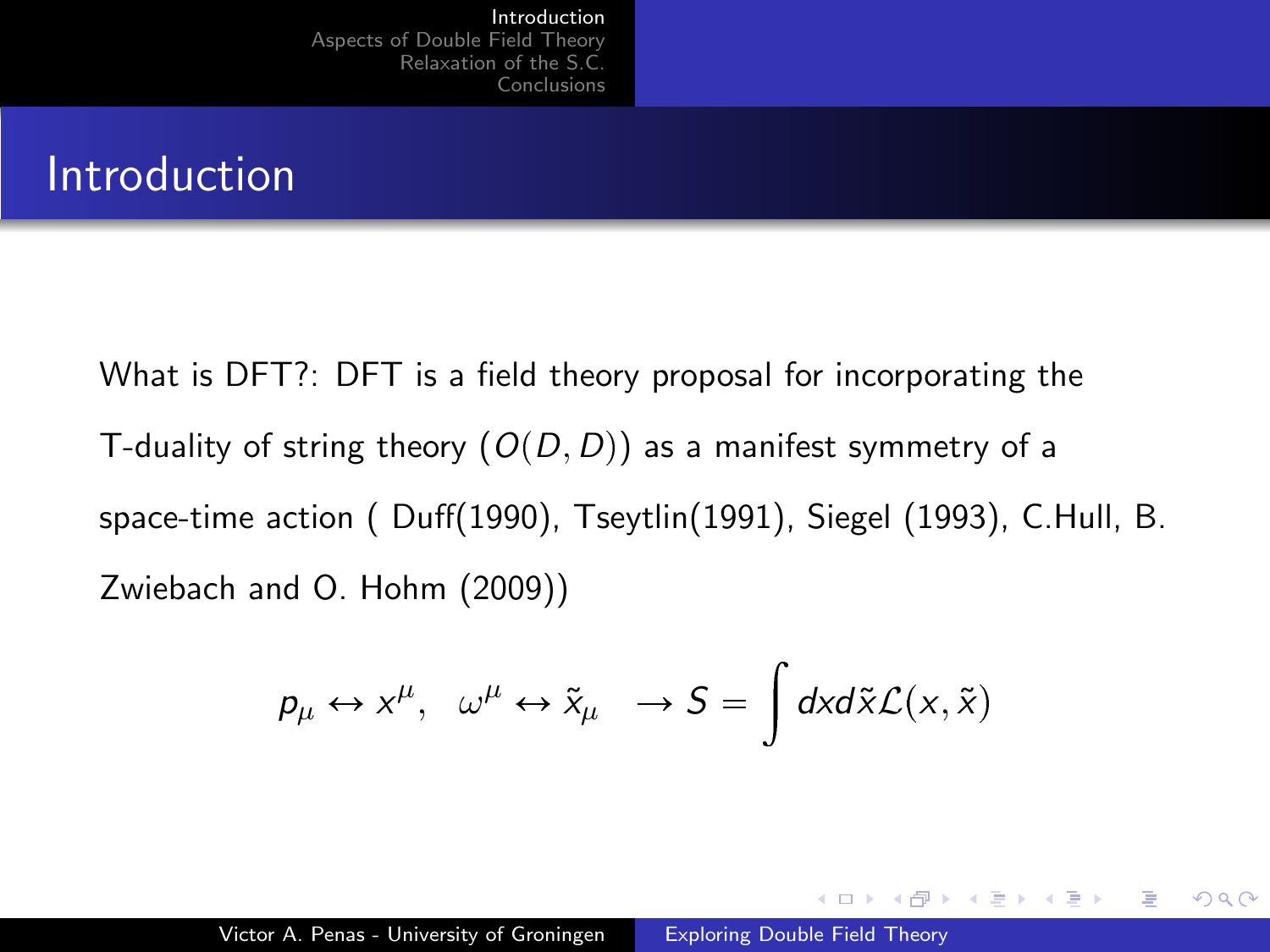Action of DFT (only NSNS-fields):

$$
S_{DFT} = \int dX^{2D} e^{-2d} \mathcal{R}(\mathcal{H}, d)
$$
  

$$
\mathcal{R} \equiv 4 \mathcal{H}^{MN} \partial_M \partial_N d - \partial_M \partial_N \mathcal{H}^{MN} + 4 \partial_M \mathcal{H}^{MN} \partial_N d - 4 \mathcal{H}^{MN} \partial_M d \partial_N d
$$

$$
-\frac{1}{2} \mathcal{H}^{MN} \partial_M \mathcal{H}^{KL} \partial_K \mathcal{H}_{NL} + \frac{1}{8} \mathcal{H}^{MN} \partial_M \mathcal{H}^{KL} \partial_N \mathcal{H}_{KL} + \Delta_{S.C.}
$$

$$
X^M = \begin{pmatrix} \tilde{x}_i \\ x^i \end{pmatrix}, \quad d = \phi - \frac{1}{2} \log \sqrt{g} \ , \quad \mathcal{H}_{MN} = \begin{pmatrix} g^{ij} & -g^{ik} B_{kj} \\ B_{ik}g^{kj} & g_{ij} - B_{ik}g^{kl} B_{lj} \end{pmatrix}.
$$

4 0 8

4 何 ▶

- 大唐 8 - 大唐 8

目

<span id="page-3-0"></span> $299$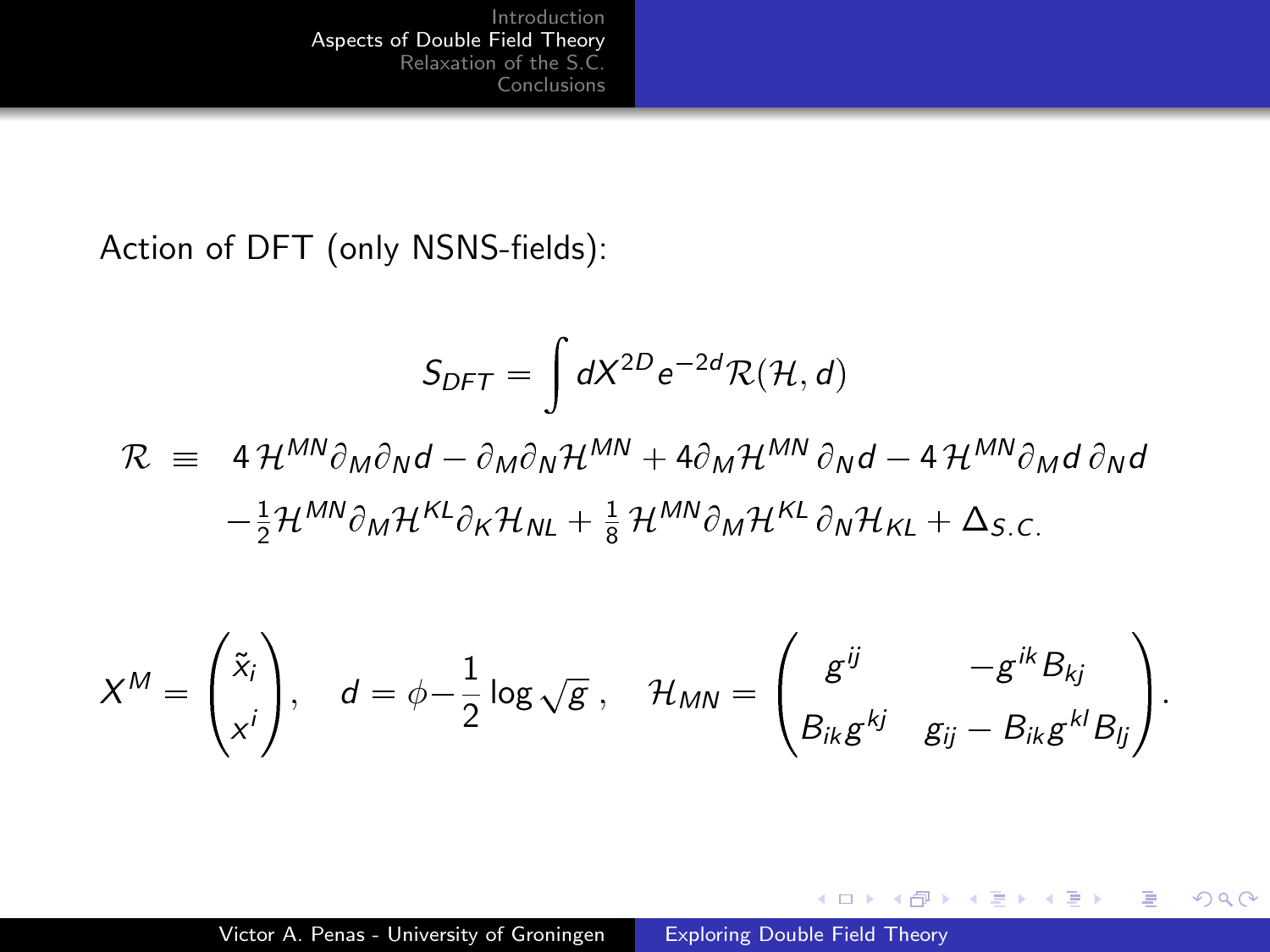Properties:

•  $S_{DFT}$  is invariant under the Generalized Lie Derivative:

$$
\mathcal{L}_{\xi} A^M \equiv \xi^P \partial_P A^M - (\partial_P \xi^M - \partial^M \xi_P) A^P
$$

- The theory is consistent when:  $\partial_M \partial^M(...) = 0$ ,  $\partial_M(...)\partial^M(...) = 0$
- $\longrightarrow$  A Solution  $\tilde{\partial}^i=0$ :  $S_{DFT} \rightarrow S_{NSNS} \rightarrow$  DFT is not truly double! .

 $\Omega$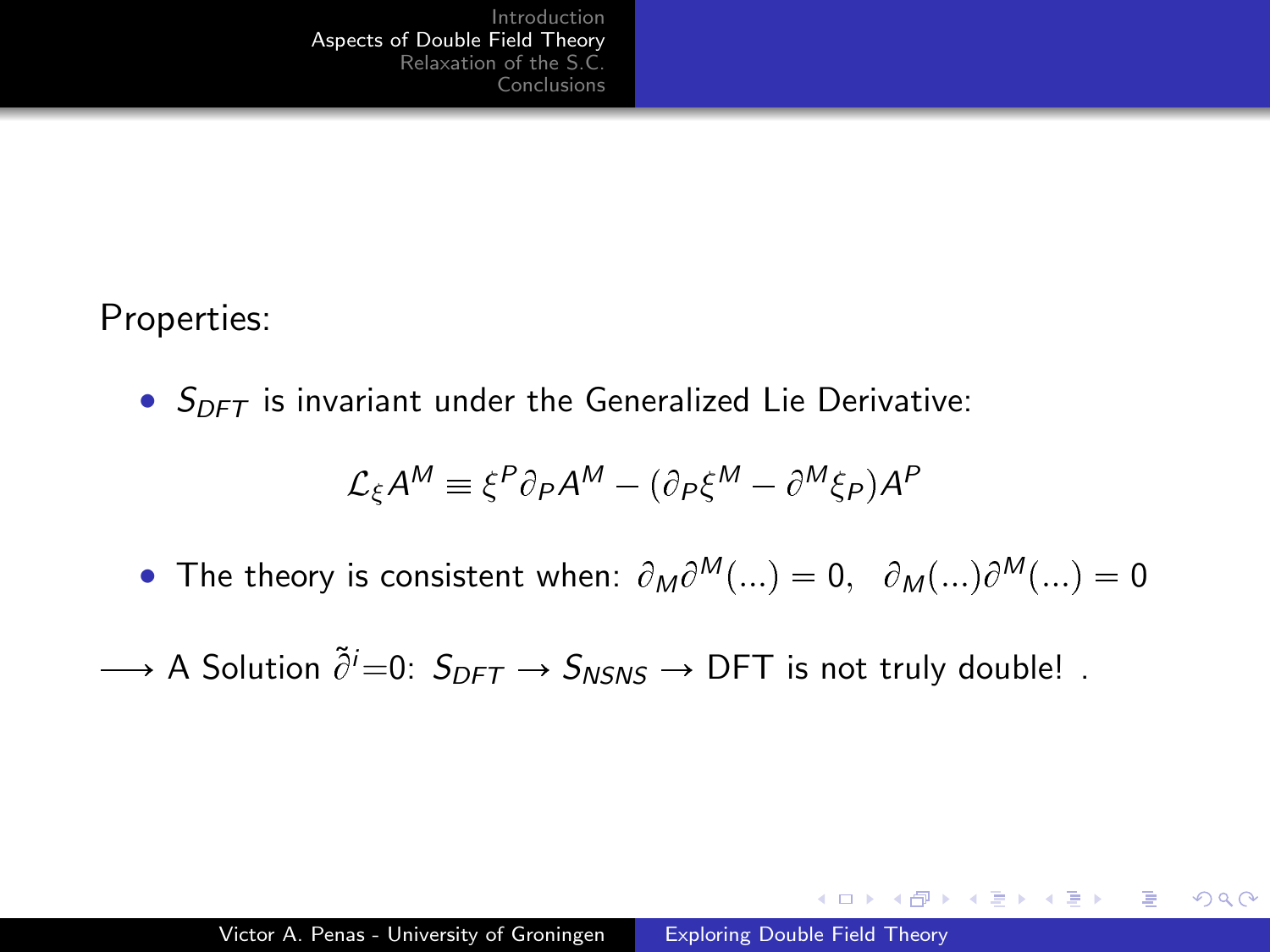## Relaxation of the S.C.

Lets try to obtain weaker versions of the S.C.:

$$
Impose: \ \Delta_{\xi_1} \delta_{\xi_2} V^M = 0.
$$

• The gauge algebra closes.

• 
$$
\partial^M \partial_M \mathcal{E}_{[A}^Q \mathcal{E}_{B]Q} - 2 \partial_Q \mathcal{E}_A^P \mathcal{E}_{BP} \partial_Q d = 0 \longrightarrow \delta_A S = 0.
$$

• 
$$
-\frac{3}{4}\mathcal{E}_{E}{}^{M}\partial_{M}\mathcal{E}_{A}{}^{N}\mathcal{E}_{BN}\mathcal{E}^{EQ}\partial_{Q}\mathcal{E}_{C}{}^{P}\mathcal{E}_{D]P}=0 \rightarrow \delta_{\xi}S=0.
$$

 $\sim$   $-$ 

点

 $\sim$ 

任

 $2990$ 

<span id="page-5-0"></span>э